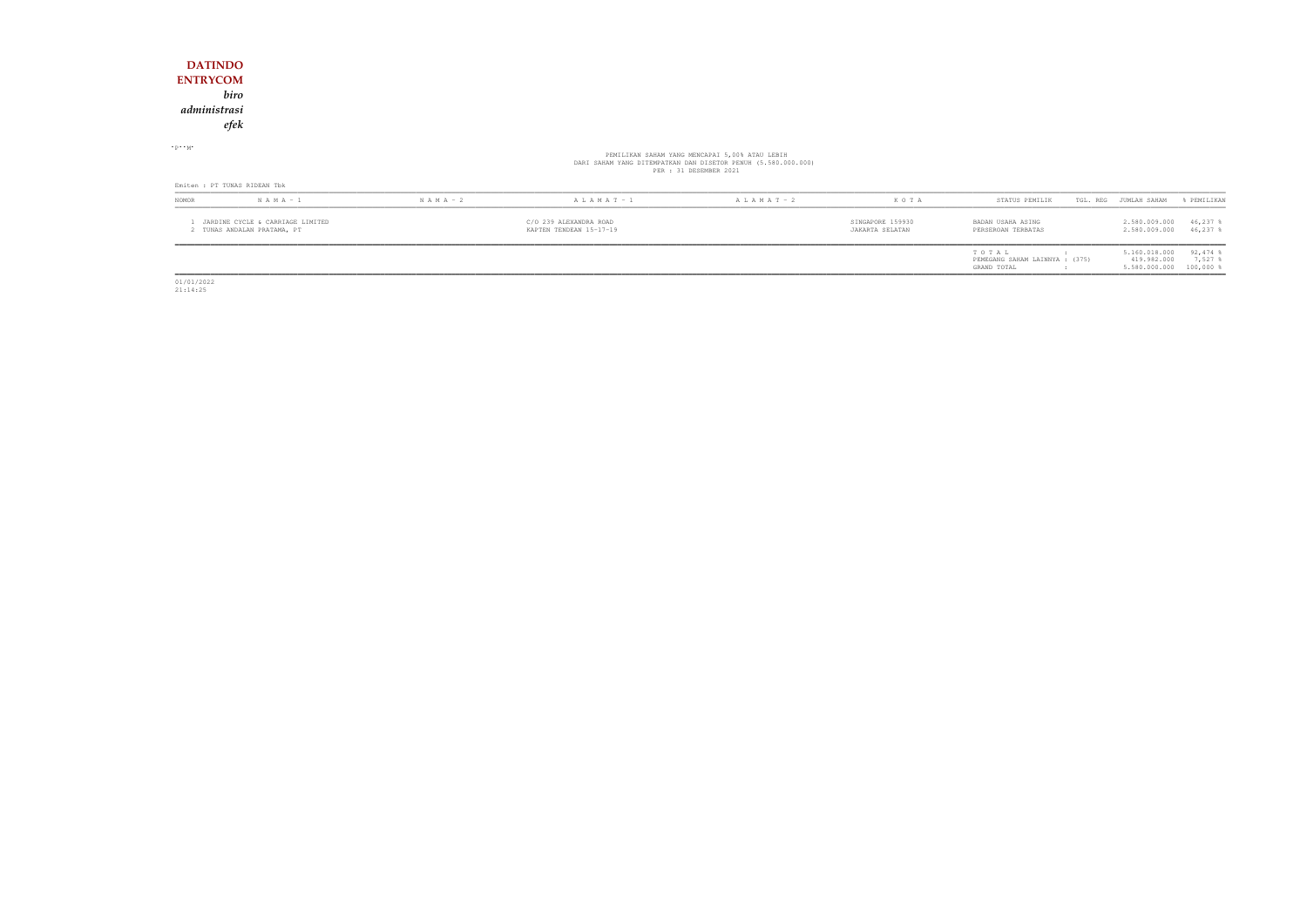*administrasi*

*efek*

 $\cdot$  P $\cdot$  2

# DAFTAR KOMPOSISI PEMILIKAN SAHAM<br>DARI SAHAM YANG DITEMPATKAN DAN DISETOR PENUH (5.580.000.000)<br>PER : 31 DESEMBER 2021

|     |                                                         | PEMILIKAN DALAM STANDAR<br>---------- SATUAN PERDAGANGAN<br>----------- |                                            |                                |             | PEMILIKAN TIDAK DALAM STANDAR<br>---------- SATUAN PERDAGANGAN | ------------                  | ---------------- T O T A L --------------- |                                            |                                |  |
|-----|---------------------------------------------------------|-------------------------------------------------------------------------|--------------------------------------------|--------------------------------|-------------|----------------------------------------------------------------|-------------------------------|--------------------------------------------|--------------------------------------------|--------------------------------|--|
| NO. | STATUS PEMILIK                                          | JUMLAH P.S.                                                             | JUMLAH SAHAM                               | % PEMILIKAN                    | JUMLAH P.S. | JUMLAH SAHAM                                                   | % PEMILIKAN                   | JUMLAH P.S.                                | JUMLAH SAHAM                               | % PEMILIKAN                    |  |
|     | PEMODAL NASIONAL<br>_______________                     |                                                                         |                                            |                                |             |                                                                |                               |                                            |                                            |                                |  |
| 3.  | PERORANGAN INDONESIA<br>PERSEROAN TERBATAS<br>REKSADANA | 328<br>5<br>$\mathfrak{D}$                                              | 118.635.610<br>2.599.016.800<br>39,209,800 | 2,12609<br>46,57736<br>0,70268 | 17<br>3     | 346<br>185<br>$\cap$                                           | 0,00001<br>0,00000<br>0,00000 | 345<br>8<br>2                              | 118.635.956<br>2.599.016.985<br>39,209,800 | 2,12609<br>46,57737<br>0,70268 |  |
|     | SUB TOTAL :                                             | 335                                                                     | 2.756.862.210                              | 49,40613                       | 20          | 531                                                            | 0,00001                       | 355                                        | 2.756.862.741                              | 49,40614                       |  |
|     | PEMODAL ASING                                           |                                                                         |                                            |                                |             |                                                                |                               |                                            |                                            |                                |  |
| 5   | PERORANGAN ASING<br>BADAN USAHA ASING                   | 20                                                                      | 500<br>2.823.136.700                       | 0,00001<br>50,59385            |             | $\Omega$<br>59                                                 | 0,00000<br>0,00000            | 21                                         | 500<br>2.823.136.759                       | 0,00001<br>50,59385            |  |
|     | SUB TOTAL :                                             | 21                                                                      | 2.823.137.200                              | 50,59386                       |             | 59                                                             | 0,00000                       | 22                                         | 2.823.137.259                              | 50,59386                       |  |
|     | TOTAL:                                                  | 356                                                                     | 5.579.999.410                              | 99,99999                       | 21          | 590                                                            | 0,00001                       | 377                                        | 5.580.000.000                              | 100,00000                      |  |

01/01/2022 21:14:25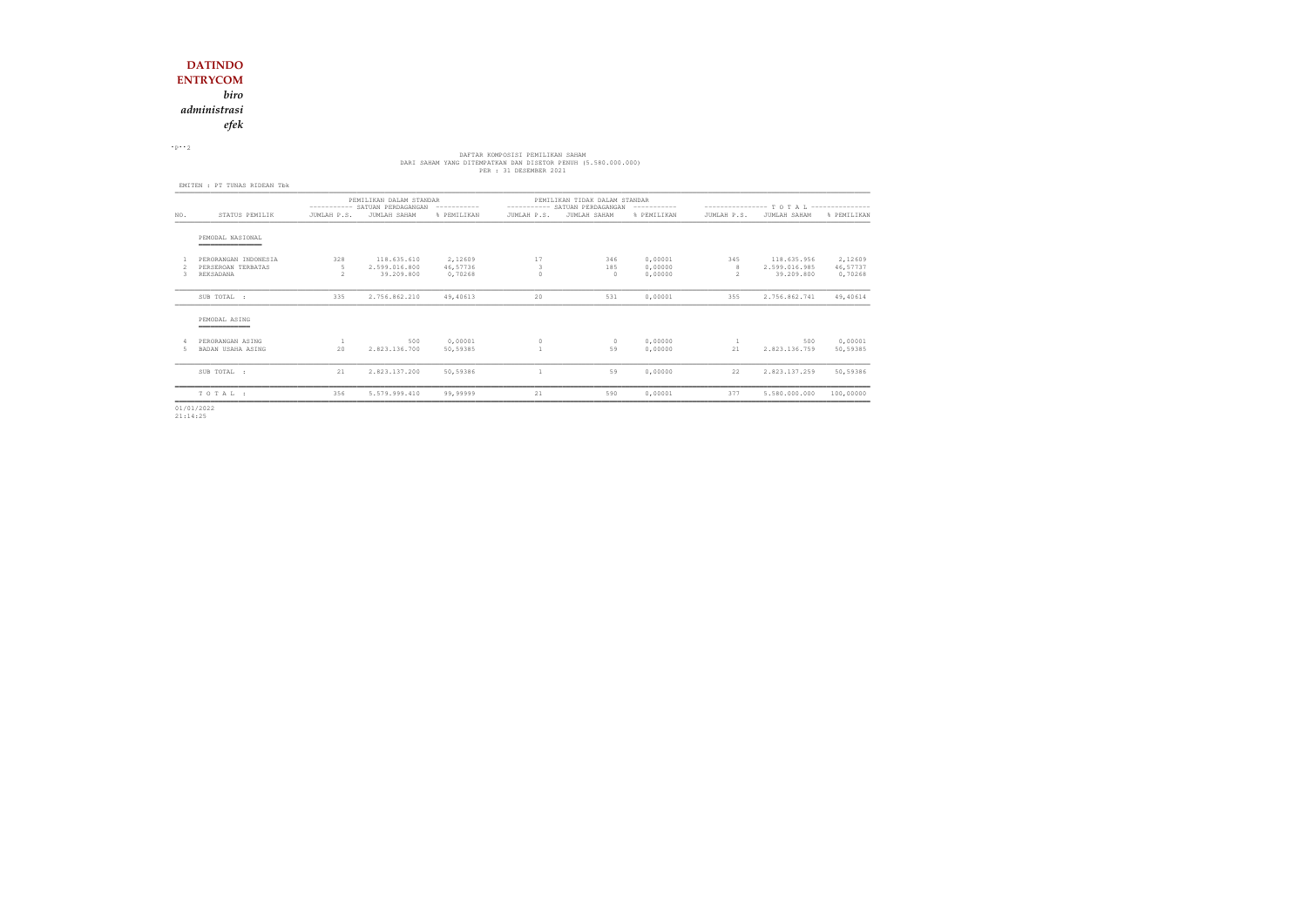### **DATINDO ENTRYCOM** *biroadministrasi*

*efek*

<sup>M</sup>

## LAPORAN KEPEMILIKAN SAHAM KEPEMILIKAN SAHAM - DIREKSI & KOMISARIS<br>PER : 31 DESEMBER 2021

Emiten : PT TUNAS RIDEAN Tbk

| NOMOR | NAMA                                                                                                                               | JABATAN                                                                                                | JUMLAH SAHAM | PERSENTASE                                                                      | KETERANGAN |
|-------|------------------------------------------------------------------------------------------------------------------------------------|--------------------------------------------------------------------------------------------------------|--------------|---------------------------------------------------------------------------------|------------|
|       | 1 Drs. ANTON SETIAWAN<br>2 DR. ARIE SETIABUDI SOESILO, M.Sc.<br>SARASTI BASKORO<br>CHAN TZE CHOONG ERIC<br>5 Ir. HONG ANTON LEOMAN | KOMISARIS UTAMA<br>WAKIL KOMISARIS UTAMA/ INDEPENDEN<br>KOMISARIS INDEPENDEN<br>KOMISARIS<br>KOMISARIS |              | 0 0,0000000<br>0 0,0000000<br>0 0,0000000<br>$0 \quad 0,0000000$<br>0 0,0000000 |            |
|       | 6 RICO ADISURJA SETIAWAN, MBA<br>NUGRAHA INDRA PERMADI<br>8 TENNY FEBYANA HALIM<br>9 ANDREW LING HUA CHAN<br>10 ESTER TANUDJAJA    | DIREKTUR UTAMA<br>DIREKTUR<br>DIREKTUR<br>DIREKTUR<br>DIREKTUR                                         |              | 0 0,0000000<br>0 0,0000000<br>0 0,0000000<br>$0 \quad 0,0000000$<br>0 0,0000000 |            |
|       |                                                                                                                                    | TOTAL                                                                                                  |              | 0 0,0000000                                                                     |            |

02/01/2022 13:10:06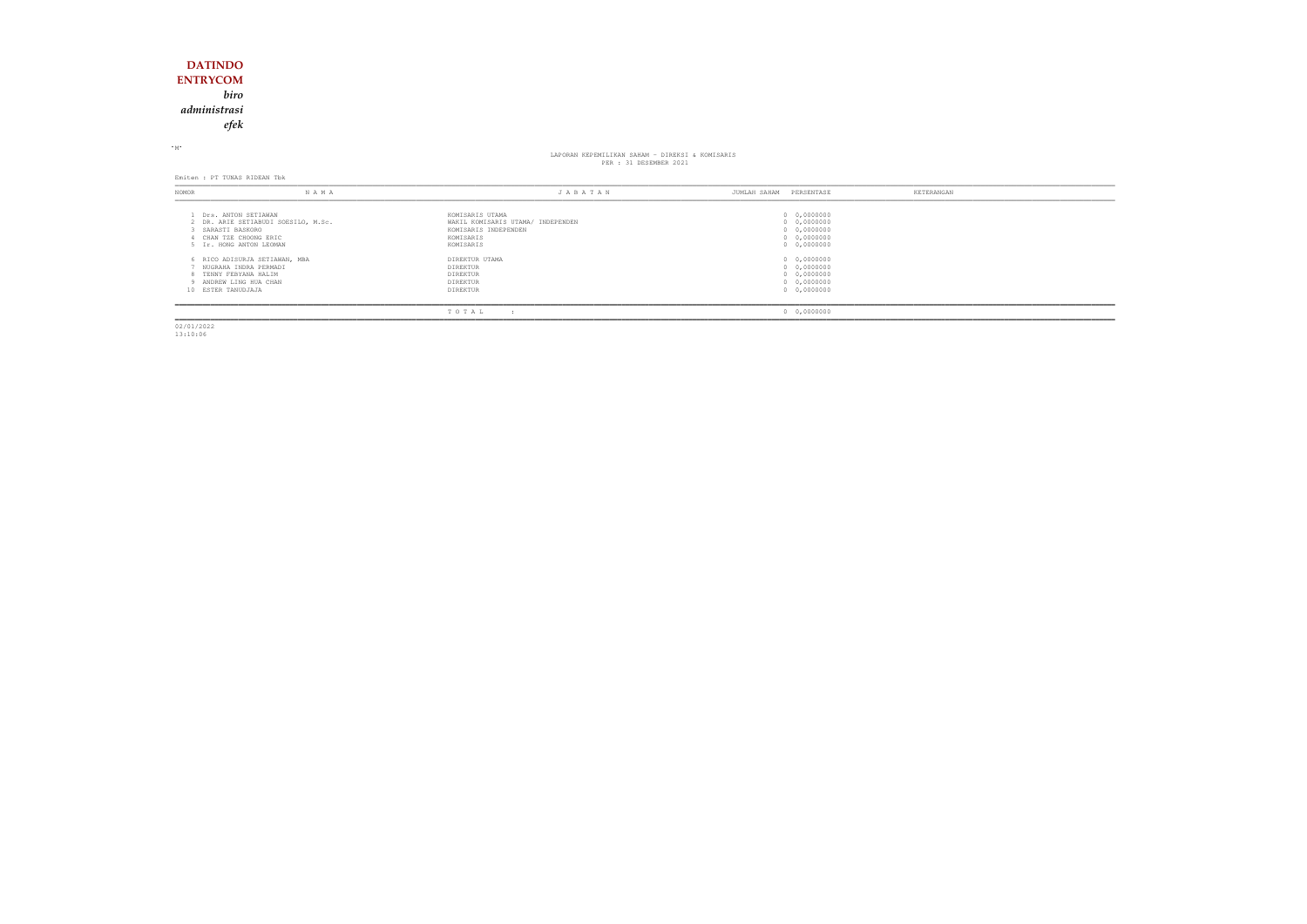| <b>DATINDO</b><br><b>ENTRYCOM</b><br>biro                       |               |                                                            |                 |                                     |                                                            |
|-----------------------------------------------------------------|---------------|------------------------------------------------------------|-----------------|-------------------------------------|------------------------------------------------------------|
| administrasi<br>efek                                            |               |                                                            |                 |                                     |                                                            |
| $\cdot$ M $\cdot$                                               |               | DAFTAR PEMEGANG SAHAM PENGENDALI<br>PER : 31 DESEMBER 2021 |                 |                                     |                                                            |
| Emiten : PT TUNAS RIDEAN Tbk                                    |               |                                                            |                 |                                     |                                                            |
| NOMOR<br>$N A M A - 1$                                          | $N$ A M A - 2 | $A L A M A T - 1$                                          | A L A M A T - 2 | KOTA                                | JUMLAH SAHAM<br>% PEMILIKAN                                |
| JARDINE CYCLE & CARRIAGE LIMITED<br>2 TUNAS ANDALAN PRATAMA, PT |               | C/O 239 ALEXANDRA ROAD<br>KAPTEN TENDEAN 15-17-19          |                 | SINGAPORE 159930<br>JAKARTA SELATAN | 2.580.009.000<br>$46,237$ %<br>2.580.009.000<br>$46,237$ % |
|                                                                 |               |                                                            |                 | TOTAL<br>$\cdot$ :                  | $92,474$ %<br>5.160.018.000                                |

 $\begin{array}{r} \hline \hline 02/01/2022 \\ 13:10:06 \end{array}$